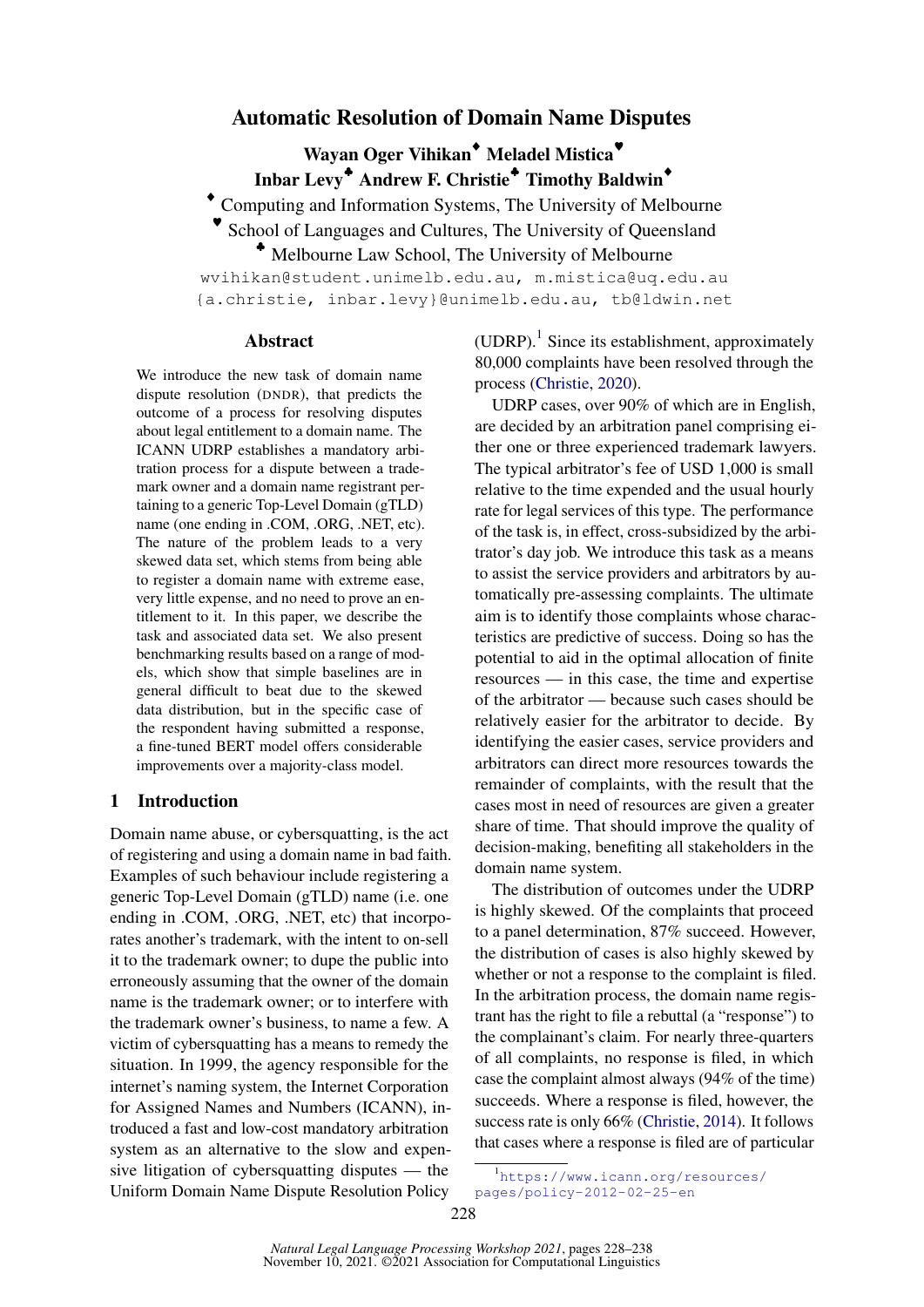interest to the task.

While we are by no means the first to propose the task of legal judgment prediction [\(Aletras et al.,](#page-8-2) [2016;](#page-8-2) [Zhong et al.,](#page-9-0) [2018a;](#page-9-0) [Chalkidis et al.,](#page-8-3) [2019;](#page-8-3) [Zhong et al.,](#page-9-1) [2020\)](#page-9-1), previous work has focused almost exclusively on criminal or human rights cases, which we argue have sensitivities and ethical dimensions that are yet to be fully quantified [\(Leins](#page-9-2) [et al.,](#page-9-2) [2020;](#page-9-2) [Tsarapatsanis and Aletras,](#page-9-3) [2021\)](#page-9-3). Part of our intention with this paper is to introduce a "lower-stakes" task/data set in terms of its direct and indirect implications for individuals and civil liberties, which is far from "solved" in terms of current NLP capabilities.

In the introduction of this new task, we outline in Section [2](#page-1-0) the process of how a complaint is dealt with once it is submitted to an ICANN-accredited service provider, and how a decision on the complaint is reached by the arbitrator appointed to decide it. In this study, we ultimately aim to ascertain if providing predicted outcomes to the arbitrators will assist them in the dispute resolution process — not as a means to make the decision for them, but as a way to pre-sort the difficult cases from the straightforward ones. In Section [3,](#page-2-0) we describe how we develop our corpus for the DNDR data set, and Section [4](#page-3-0) details how we prepare this data for our experiments as well as the set-up of the fine-tuning experiments. Given that the data set is highly skewed towards one class, we expect that the reporting of the overall binary task to not impressively exceed a majority-class baseline. However, the results from the important partitioning of the data between cases with and without responses in Section [5](#page-5-0) shows that this task has the potential to aid arbitrators in performing their duties. In Section [6,](#page-6-0) we discuss how we foresee AI to be of use in legal processes and assisting legal professionals in their decision-making, and why it's important to define best practice when it comes to employing artificial intelligence to assist in the legal domain.

### <span id="page-1-0"></span>2 Background

A domain name dispute commences when a trademark owner ("complainant") files a complaint with an ICANN-accredited service provider, seeking a remedy against a domain name registrant ("respondent"). Of the six bodies accredited by ICANN as UDRP service providers, $\frac{1}{2}$  $\frac{1}{2}$  $\frac{1}{2}$  the largest by far is the

[World Intellectual Property Organisation \(WIPO\).](https://www.icann.org/resources/pages/providers-6d-2012-02-25-en) [Over 52,000 cases — more than one half all UDRP](https://www.icann.org/resources/pages/providers-6d-2012-02-25-en) [disputes — have been filed with WIPO \(Christie,](https://www.icann.org/resources/pages/providers-6d-2012-02-25-en) [2020\). Its case-load is growing, with filings in 2020](https://www.icann.org/resources/pages/providers-6d-2012-02-25-en) topping  $4,000<sup>3</sup>$  $4,000<sup>3</sup>$  $4,000<sup>3</sup>$ 

[To obtain a remedy, the complainant must show](https://www.icann.org/resources/pages/providers-6d-2012-02-25-en) [that four conditions are satisfied: \(1\) the com](https://www.icann.org/resources/pages/providers-6d-2012-02-25-en)[plainant owns a trademark; \(2\) the domain name is](https://www.icann.org/resources/pages/providers-6d-2012-02-25-en) [identical or confusingly similar to that trademark;](https://www.icann.org/resources/pages/providers-6d-2012-02-25-en) [\(3\) the respondent has no rights or legitimate inter](https://www.icann.org/resources/pages/providers-6d-2012-02-25-en)[ests in the domain name; and \(4\) the respondent](https://www.icann.org/resources/pages/providers-6d-2012-02-25-en) [registered and has used the domain name in bad](https://www.icann.org/resources/pages/providers-6d-2012-02-25-en) [faith. The dominant service provider, WIPO, has a](https://www.icann.org/resources/pages/providers-6d-2012-02-25-en) [pro forma Model Complaint form. As a result, com](https://www.icann.org/resources/pages/providers-6d-2012-02-25-en)[plaints filed with WIPO are highly standardized in](https://www.icann.org/resources/pages/providers-6d-2012-02-25-en) [terms of structure and form.](https://www.icann.org/resources/pages/providers-6d-2012-02-25-en)

[Upon the filing of a complaint, WIPO checks it](https://www.icann.org/resources/pages/providers-6d-2012-02-25-en) [for compliance with administrative requirements,](https://www.icann.org/resources/pages/providers-6d-2012-02-25-en) [obtains certain information about the domain name](https://www.icann.org/resources/pages/providers-6d-2012-02-25-en) [and the registrant of it, then notifies the complaint](https://www.icann.org/resources/pages/providers-6d-2012-02-25-en) [to the respondent. The respondent has 20 business](https://www.icann.org/resources/pages/providers-6d-2012-02-25-en) [days in which to file a response. Once the deadline](https://www.icann.org/resources/pages/providers-6d-2012-02-25-en) [for filing a response has passed, WIPO appoints](https://www.icann.org/resources/pages/providers-6d-2012-02-25-en) [a panel and supplies it with the case file — essen](https://www.icann.org/resources/pages/providers-6d-2012-02-25-en)[tially, the complaint and any response. The panel](https://www.icann.org/resources/pages/providers-6d-2012-02-25-en) [has 14 days in which to decide the case and to write](https://www.icann.org/resources/pages/providers-6d-2012-02-25-en) [a decision justifying its outcome, which are both](https://www.icann.org/resources/pages/providers-6d-2012-02-25-en) [publicly disclosed \(Christie,](https://www.icann.org/resources/pages/providers-6d-2012-02-25-en) [2014\)](#page-8-1).

[A panel decision will generally come to one of](https://www.icann.org/resources/pages/providers-6d-2012-02-25-en) [two outcomes: either the complaint succeeds, or](https://www.icann.org/resources/pages/providers-6d-2012-02-25-en) [the complaint fails \(is "denied"\). In a small num](https://www.icann.org/resources/pages/providers-6d-2012-02-25-en)[ber of cases, where the parties settle the dispute](https://www.icann.org/resources/pages/providers-6d-2012-02-25-en) [after commencement but prior to a decision be](https://www.icann.org/resources/pages/providers-6d-2012-02-25-en)[ing rendered, the panel will "terminate" the com](https://www.icann.org/resources/pages/providers-6d-2012-02-25-en)[plaint. Where the complaint succeeds, the panel](https://www.icann.org/resources/pages/providers-6d-2012-02-25-en) [will order one of two remedies, based on the de](https://www.icann.org/resources/pages/providers-6d-2012-02-25-en)[sires of the complainant: either cancellation of the](https://www.icann.org/resources/pages/providers-6d-2012-02-25-en) [domain name, or transfer of the domain name to](https://www.icann.org/resources/pages/providers-6d-2012-02-25-en) [the complainant. The registrar of the domain name](https://www.icann.org/resources/pages/providers-6d-2012-02-25-en) [will give effect to the order \(i.e. either cancel or](https://www.icann.org/resources/pages/providers-6d-2012-02-25-en) [transfer the domain name\) unless the respondent](https://www.icann.org/resources/pages/providers-6d-2012-02-25-en) [challenges the decision by filing a court case in the](https://www.icann.org/resources/pages/providers-6d-2012-02-25-en) [appropriate jurisdiction \(Christie,](https://www.icann.org/resources/pages/providers-6d-2012-02-25-en) [2002\)](#page-8-4), something [which almost never happens. Thus, in practice, the](https://www.icann.org/resources/pages/providers-6d-2012-02-25-en) [panel's decision is final and binding. Ideally the](https://www.icann.org/resources/pages/providers-6d-2012-02-25-en) [task would be undertaken on the complaint and any](https://www.icann.org/resources/pages/providers-6d-2012-02-25-en) [response that was filed. Unfortunately, however,](https://www.icann.org/resources/pages/providers-6d-2012-02-25-en) [neither of those documents are published. Instead](https://www.icann.org/resources/pages/providers-6d-2012-02-25-en) [we use the panelist's decision, which is publicly](https://www.icann.org/resources/pages/providers-6d-2012-02-25-en)

<span id="page-1-1"></span> $2^2$ For the list of accredited service providers, see [https://www.icann.org/resources/pages/](https://www.icann.org/resources/pages/providers-6d-2012-02-25-en)

[providers-6d-2012-02-25-en](https://www.icann.org/resources/pages/providers-6d-2012-02-25-en)

<span id="page-1-2"></span><sup>3</sup> For full statistics, see [https://www.wipo.int/](https://www.wipo.int/amc/en/domains/statistics/outcome.jsp) [amc/en/domains/statistics/outcome.jsp](https://www.wipo.int/amc/en/domains/statistics/outcome.jsp)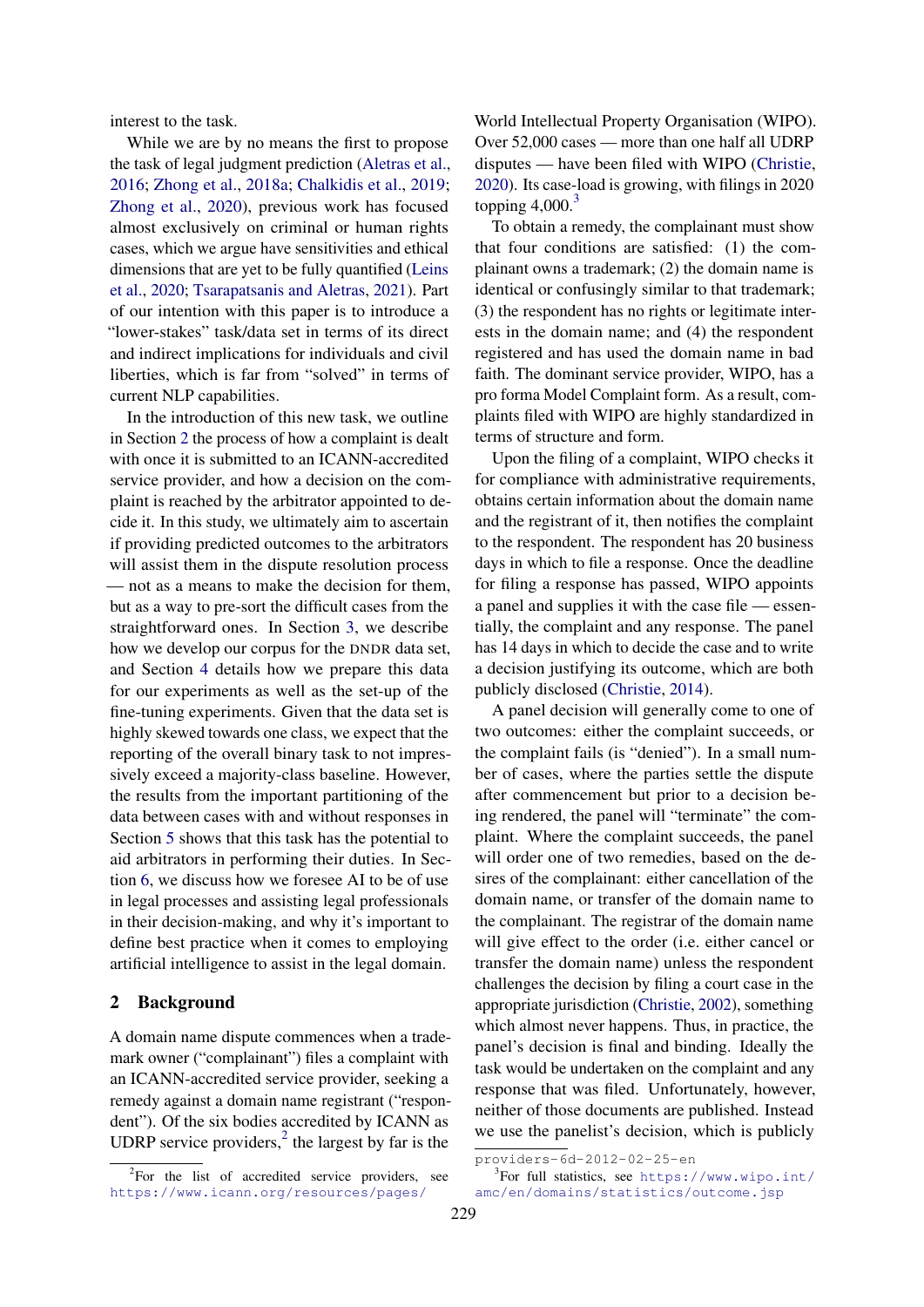<span id="page-2-2"></span>

Figure 1: Excerpt from a panel decision document showing the first sections, from [https://www.wipo.int/](https://www.wipo.int/amc/en/domains/search/text.jsp?case=D2020-0001) [amc/en/domains/search/text.jsp?case=D2020-0001](https://www.wipo.int/amc/en/domains/search/text.jsp?case=D2020-0001).

available. WIPO decisions are highly standardized in structure and form. They typically contain seven sections, with the following headings: (1) "The Parties"; (2) "The Domain Name and Registrar"; (3) "Procedural History"; (4) "Factual Background"; (5) "Parties' Contentions"; (6) "Discussion and Findings"; and (7) "Decision". Sections (4) and (5) are the panel's summaries of the facts, and the arguments about the legal import of those facts, respectively, that are contained in the complaint and response. They are, therefore, a proxy for the information that is contained in the complaint and response, which are not publicly available.

## <span id="page-2-0"></span>3 Corpus Creation

The corpus was derived by the scraping the text from the published decision of each gTLD domain name case<sup>[4](#page-2-1)</sup> for the years 2000 to mid-2020. Figure [1](#page-2-2) shows the first sections of a sample decision. Each section of the decision is extracted and stored in JSON format, as shown in Figure [2,](#page-3-1) with the text of each section labeled according to its heading.

For the period between January 2000 and August 2020, we extracted over 33k decisions in total. We found WIPO decisions in a number of languages, including Swedish, Spanish, French, and Chinese. However, the number of non-English cases were

too few (a little less than 3k), and therefore we opted to create an English-only corpus for our initial release of the data set. After filtering on the English documents using saffsd/langid library [\(Lui](#page-9-4) [and Baldwin,](#page-9-4) [2012\)](#page-9-4), we arrived at a distribution of decision outcomes shown in Table [1.](#page-4-0)

For this preliminary work, we decided to only keep the outcome labels that had enough instances to be able to reasonably train a model, which is why we only kept the top 3 labels: TRANSFER, COMPLAINT DENIED, and CANCELLATION (which account for over 99% of the data), as shown in Table [2.](#page-4-1)

The purpose of the task is to predict the outcome of the case based on the complainant's grievance and the respondent's counter to it. As detailed in Section [2,](#page-1-0) the grievance in the form in which it was filed with the service provider (the complaint) is *not* published. This is also the case for the respondent's counter to the grievance (the response). However, the contents of both the complaint and the response are summarized by the panel in the sections on "Factual Background" and "Parties' Contentions". We retain those sections, as a proxy for the facts alleged by complainant and the respondent, and for their legal arguments pertaining to those facts.

We also retain the three preceding sections of the decision. The first two of these are "The Parties" and "The Domain Name and Registrar", in

<span id="page-2-1"></span><sup>4</sup> [https://www.wipo.int/amc/en/domains/](https://www.wipo.int/amc/en/domains/decisionsx/index.html) [decisionsx/index.html](https://www.wipo.int/amc/en/domains/decisionsx/index.html)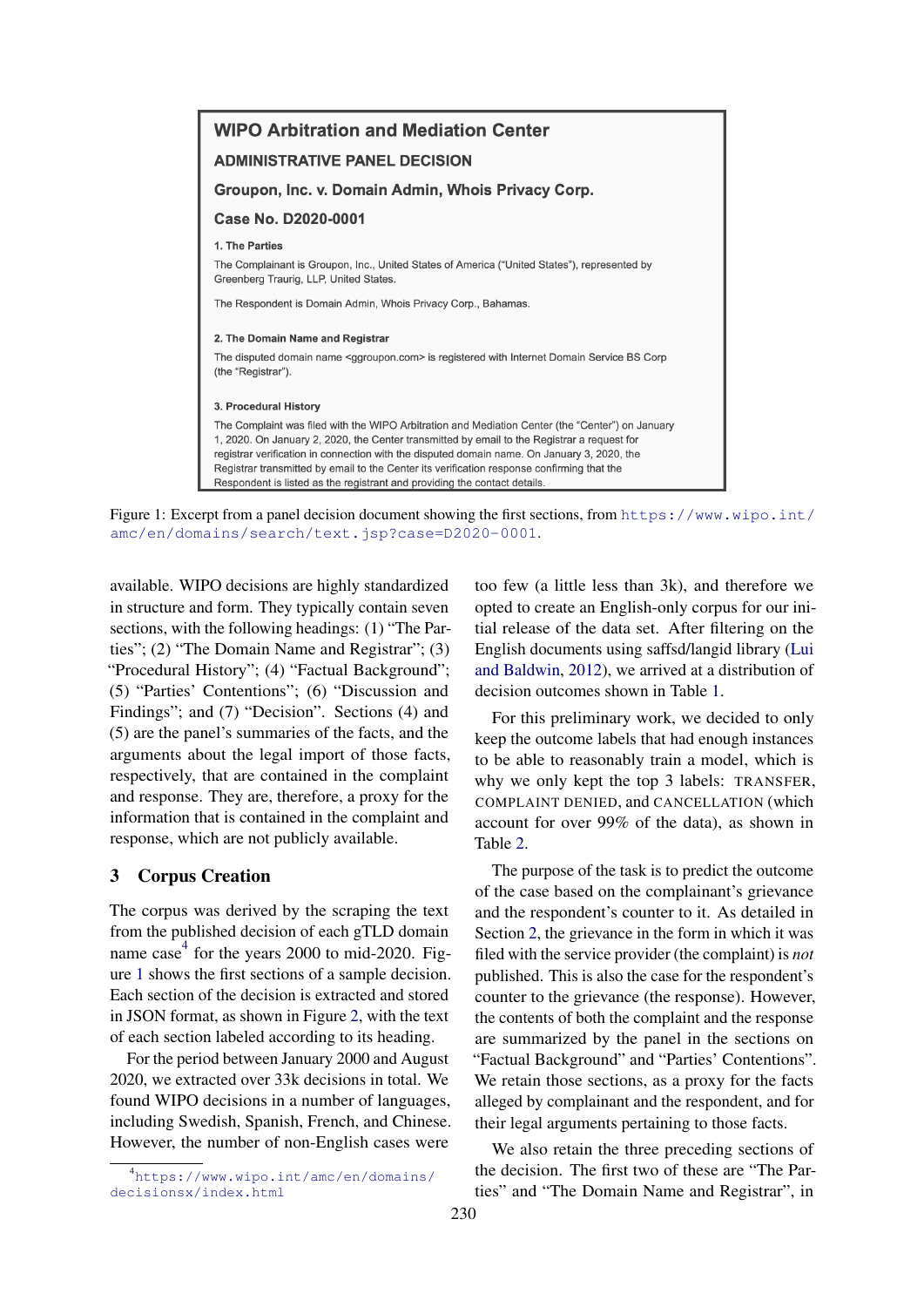```
"case-0": {
          "status": "transfer",
"url": "https://www.wipo.int/amc/en/domains/search/text.jsp?case=D2020-0001",
          "no": "D2020-0001",
          "complainant": "Groupon, Inc.",
"respondent": "Domain Admin, Whois Privacy Corp.",
          "title": "",
         "text": {
               "section-3": {
                    "h3": "3. Procedural History",
                    "p": [
                        "The Complaint was filed with the WIPO Arbitration and Mediation Center...
                    ],
"a": []
               },
               "section-4": {
                    .......<br>"h3": "4. Factual Background",
                    "p": [
"The Complainant is a major player in local commerce that offers consumers a...
],
                   \frac{1}{\pi} \frac{1}{\pi} \frac{1}{\pi} \frac{1}{\pi} \frac{1}{\pi}},
               "section-5": {
                    "h3": "5. Parties' Contentions",
                    "p": [],
                    "a": []
               },
"section-6": {
                    "h4": "A. Complainant",
                    "p": [
                        "The Complainant contends that the disputed domain name is confusingly similar to...
                    ],
"a": []
               },
               "section-7": {
                    .......<br>"h4": "B. Respondent",
                    "p": [
"The Respondent did not reply to the Complainant's contentions."
                    ],
"a": []
              \overline{1}}
    }
}
```
Figure 2: The panel decision document in json format showing the sections of the data from Figure [1.](#page-2-2)

which the complainant, the respondent, the domain name, and the registrar are named. The third is the "Procedural History", in which is recorded the dates on which the complaint and response were filed, the date on which the panel was appointed, and the name of the panelist(s).

<span id="page-3-1"></span>{

The final two sections of the decision are "Discussion and Findings", in which the panel analyzes whether or not the complainant has proven its claim; and "Decision", in which the outcome is formally recorded. We remove those sections, as they contain the outcome of the case, which is the very thing the task is seeking to predict.

In total there were 33,841 cases at the time of scraping. However, not all of them could be collected. There are four cases that are not available, and 67 cases cannot be scraped due to inconsistencies in the HTML tags. On top of that, there are 2,757 non-English cases. So, after the filtering, 31,013 cases remained. We filtered the data further by selecting cases that have both Procedural History and Discussion and Findings sections. Moreover, we only chose cases that have transfer, complaint denied, and cancellation decision. In the end we obtained 30,311 cases. This data set only contains Procedural History, Factual Background, and Parties' Contentions sections from each cases. The vocabulary size of the data set is roughly 245K unique tokens. The data set is split into training, development, and testing set. Their length on average is 1,131, 940, and 939 words respectively. However, these numbers are reduced after performing text processing before training the model.

We provide a Data Statement [\(Bender and Fried](#page-8-5)[man,](#page-8-5) [2018\)](#page-8-5) for the data set in the Appendix.

## <span id="page-3-0"></span>4 Experiments

We conducted a series of experiments on our new data set. We developed 2 RNN models, 3 BERT models, as well as 2 non-neural models. Given that the data set is highly imbalanced, we also provide a majority-class baseline.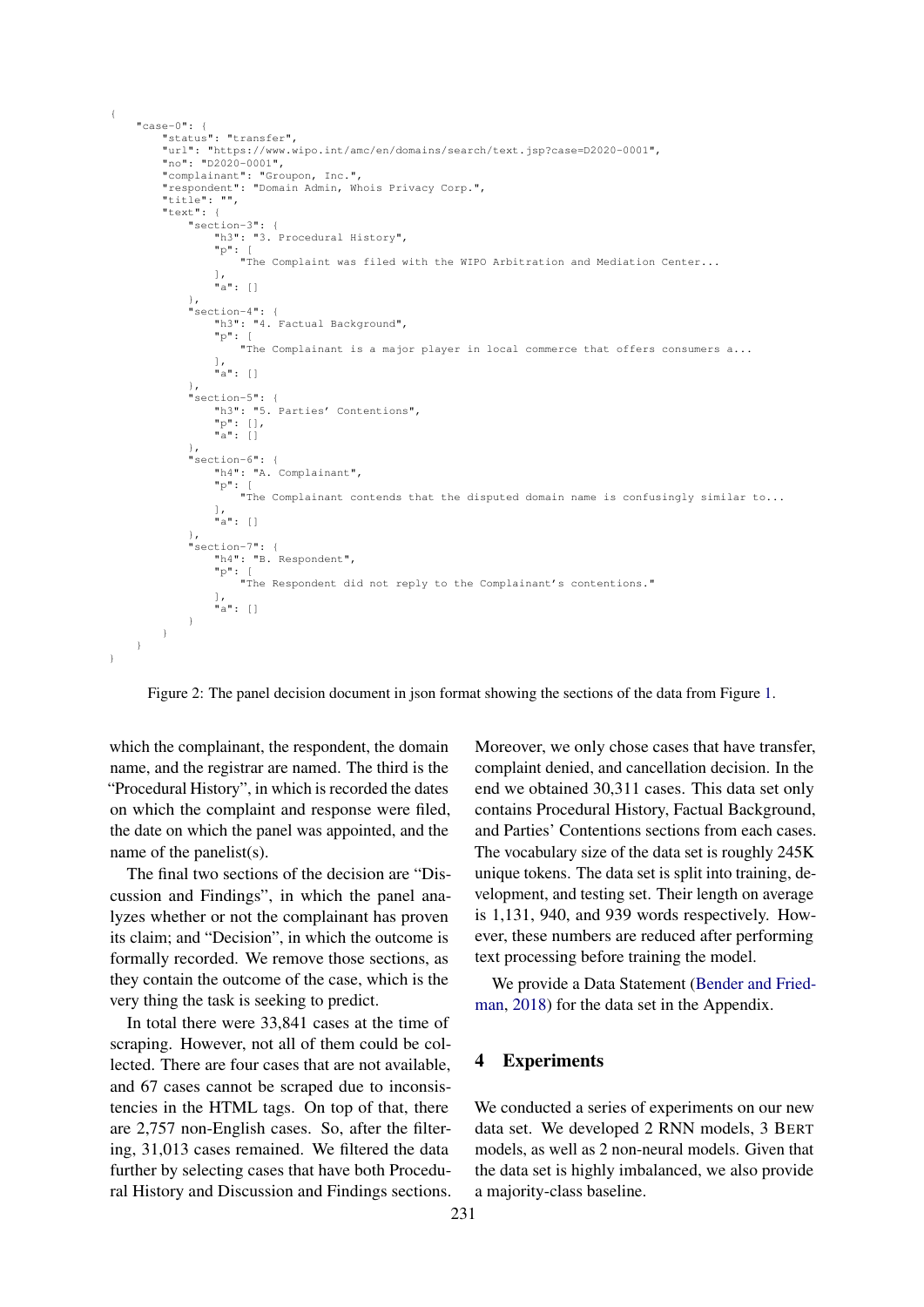<span id="page-4-0"></span>

| <b>TRANSFER</b>                                            | 29,565 |
|------------------------------------------------------------|--------|
| <b>COMPLAINT DENIED</b>                                    | 3,397  |
| <b>CANCELLATION</b>                                        | 530    |
| TRANSFER, DENIED IN PART                                   | 110    |
| COMPLAINT DENIED WITH DISSENTING OPINION                   | 71     |
| TRANSFER WITH DISSENTING OPINION                           | 65     |
| COMPLAINT DENIED, TRANSFER IN PART                         | 32     |
| TERMINATED BY PANEL (ORDER PUBLISHED)                      | 11     |
| COMPLAINT DENIED WITH DISSENTING AND CONCURRING OPINION    | 5      |
| TRANSFER WITH CONCURRING OPINION                           | 5      |
| CANCELLATION, TRANSFER IN PART                             | 4      |
| TRANSFER, DENIED IN PART WITH DISSENTING OPINION           | 4      |
| CANCELLATION, DENIED IN PART                               | 3      |
| COMPLAINT DENIED, TRANSFER IN PART WITH DISSENTING OPINION |        |

Table 1: Document count per decision category after filtering for English documents.

<span id="page-4-1"></span>

| <b>TRANSFER</b>         | 26,865 |
|-------------------------|--------|
| <b>COMPLAINT DENIED</b> | 2,970  |
| <b>CANCELLATION</b>     | 476    |

Table 2: The three largest categories after removing cases with HTML issues and further clean-up

<span id="page-4-2"></span>

|          | Label                     | Train | Dev | <b>Test</b> |
|----------|---------------------------|-------|-----|-------------|
|          | ACCEPT 21,645 2,848 2,848 |       |     |             |
| $\Omega$ | <b>DENY</b>               | 2.604 | 183 | 183         |

Table 3: WIPO data set: division of training, development and testing data for cases that accept or deny the complainant's claims.

## 4.1 Data Preparation

Of three labels in our data set, TRANSFER and CAN-CELLATION largely amount to the same result of the case for the complainant being upheld, while COMPLAINT DENIED is a rejection of the complainant's claims. As such, we merge the first two classes into ACCEPT to define a binary classification task.

Table [3](#page-4-2) shows the number of instances per class based on an 80/10/10 split of the data into training/development/testing partitions, determined chronologically to reflect the reality of applying the model to future data (with the training instances being the earliest data, followed by the development, and finally the test data).

Each case is represented as a JSON file with seven fields: (1) the (binary) outcome decision; (2) the URL of the original case description; (3) the WIPO case number; (4) the name of the complainant; (5) the name of the respondent; (6) the title of the case; and (7) the textual content of the case, structured based on headings and section boundaries. All of the data described as well as the code is available for download.<sup>[5](#page-4-3)</sup>

#### 4.2 Method

We first developed two RNN-based models: (1) BI-GRU (a bidirectional GRU: [Cho et al.](#page-8-6) [\(2014\)](#page-8-6)); and (2) BILSTM (a bidirectional LSTM: [Hochreiter](#page-8-7) [and Schmidhuber](#page-8-7) [\(1997\)](#page-8-7)). For both of these models we use GLOVE pretrained word vectors [\(Penning](#page-9-5)[ton et al.,](#page-9-5) [2014\)](#page-9-5), derived from 42 billion tokens of Common Crawl<sup>[6](#page-4-4)</sup> with 300-dimension vectors.<sup>[7](#page-4-5)</sup> For both models the pretrained GLOVE embeddings are not updated in the training phase (i.e. they are set to 'untrainable').

The BIGRU and BILSTM models are built using the layers module in Tensorflow's Keras API, with the pretrained embeddings being passed through a SpatialDropout layer with value 0.2, followed by either an LSTM or GRU layer with 128 units and 0.2 dropout. It is then followed by the second (reverse-direction) layer but with 64 units, a 0.2 dropout layer, and finally a dense layer that has 3 units as output, with softmax activation. The loss is calculated using categorical cross-entropy,

<span id="page-4-3"></span> $5$ Data: [https://people.eng.unimelb.edu.](https://people.eng.unimelb.edu.au/tbaldwin/resources/wipo/) [au/tbaldwin/resources/wipo/](https://people.eng.unimelb.edu.au/tbaldwin/resources/wipo/);

Code: [https://github.com/vihikan/]( https://github.com/vihikan/automatic-resolution-of-domain-name-disputes) [automatic-resolution-of-domain-name-disputes]( https://github.com/vihikan/automatic-resolution-of-domain-name-disputes) 6 <https://commoncrawl.org>

<span id="page-4-5"></span><span id="page-4-4"></span>

<sup>7</sup> [https://nlp.stanford.edu/projects/](https://nlp.stanford.edu/projects/glove/) [glove/](https://nlp.stanford.edu/projects/glove/)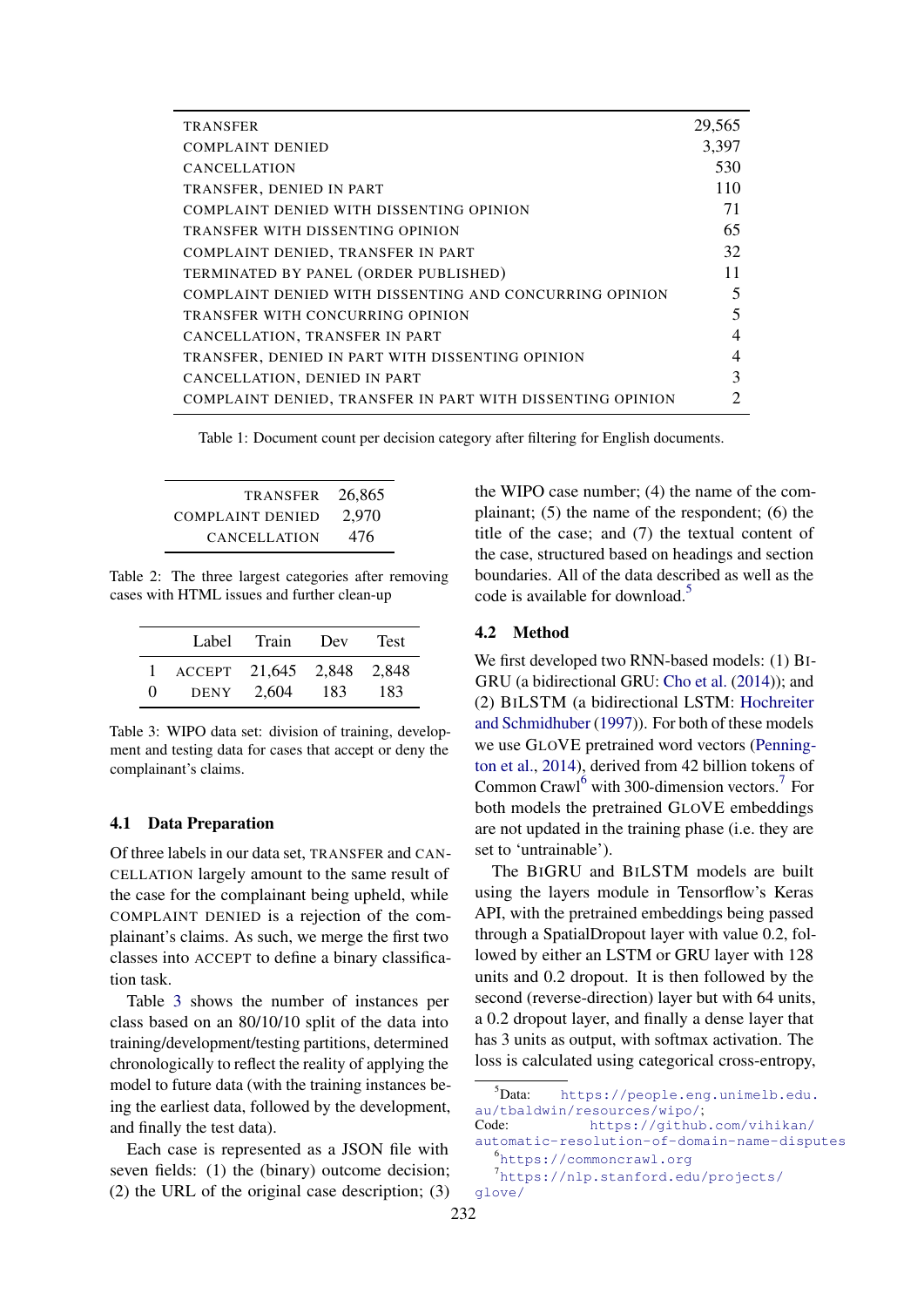trained using the Adam optimizer [\(Kingma and Ba,](#page-9-6) [2017\)](#page-9-6) with a learning rate of 0.001. We iterate through 20 epochs with a batch size of 64.

We next train 3 variants of BERT [\(Devlin](#page-8-8) [et al.,](#page-8-8) [2019\)](#page-8-8): (1) OOBERT (out-of-the-box BERT); (2) FTBERT (fine-tuned BERT); and (3) LEGAL-BERT, a BERT model pre-trained on legal documents [\(Chalkidis et al.,](#page-8-9) [2020\)](#page-8-9) which we fine-tune over our data. The difference between OOBERT and FTBERT is that we additionally pre-train FTBERT over the non-test data using the masked language model objective. By default, the BERT base model has 12 transformer layers, and in this experiment, we freeze the first eight layers, in addition to the embeddings layer. The classification layer has 64 units followed by a dropout layer with value of 0.2, and an output layer with 3 units. The loss is once again calculated using cross-entropy loss with the Adam optimizer and a learning rate of 1e-5.

The BERT models are trained for 20 epochs. To save on training time, an early stopping algorithm is implemented by monitoring the macro-averaged F1 score with a patience of 3 and minimum delta of 0.0001.

To counter the effects of randomization, we perform all experiments with the RNN and BERT models 5 times with different random seeds, and average over the runs.

As non-neural baselines, we train a logistic regression (LOGREG) and linear-kernel SVM (SVM) model over TFIDF-weighted feature vectors.

In terms of document representation, for BIGRU and BILSTM we truncate the document to the first 5,000 tokens, for the BERT models we truncate to the first 512 tokens, and for LOGREG and SVM we represent the full document as a (TF-IDF weighted) bag of words without truncation.

## 4.3 Evaluation

We evaluate based on accuracy, macro-averaged precision, recall and f1-score. In addition to the overall results, we also break down results across cases that have a response and those that do not.

Although the "Procedural History" section of the decision states in plain language whether or not a response was filed, there is no convenient machine-readable category that discretely labels a case as having a response or not, and this information needs to be extracted from the decision. In the "Parties' Contentions" section, the panelist generally states whether or not the respondent exercised

their right to respond. For example, the panelist can report that *The Respondent did not reply to the Complainant's contentions.* Other examples of a negative response are *The Respondent, having been duly notified of the Complaint and of these proceedings, did not reply to the Complainant's contentions or take any part in these proceedings* and *The Respondent expressed his willingness to transfer the disputed domain name to the Complainant, but the parties were not able to reach a settlement. The Respondent did not reply to the Complainant's contentions substantively.* The variation in these examples show that automatically detecting a non-response isn't entirely straightforward.

In determining whether a substantive response was made to the complaint for the purpose of partitioning cases based on whether there was a response or not, we develop the following set of heuristics for the "Parties' Contentions" section, where 'RESPONSE  $= 1$ ' means there was a response, and 'RESPONSE  $= 0$ ' means there was not.

• IF the "Respondent" section is empty

 $-$  THEN, RESPONSE = 0

- IF the "Respondent" section is non-empty
	- IF text includes *did not*, *has not*, or *no response*
		- IF the text length is  $\leq 100$  words  $-$  THEN, RESPONSE = 0
		- OTHERWISE, RESPONSE = 1
	- OTHERWISE, RESPONSE = 1

We set the threshold of 100 words because if there was any prose in the respondent's section of the report that was less than 100 words, it usually only indicated that the respondent did not reply in any substantive way. Employing the above heuristics, we found that of the 3,031 instances in the test set, 441 had responses and 2,590 did not.

## <span id="page-5-0"></span>5 Results

Table [4](#page-6-1) reports the accuracy (ACC), and macroaverage precision (P), recall (R) and f1-score (F).

As can be seen, the Majority-class baseline is high due to natural skew in the data set.

In terms of accuracy, all systems exceed the majority-class baseline, with little difference between the best-performing BERT models and the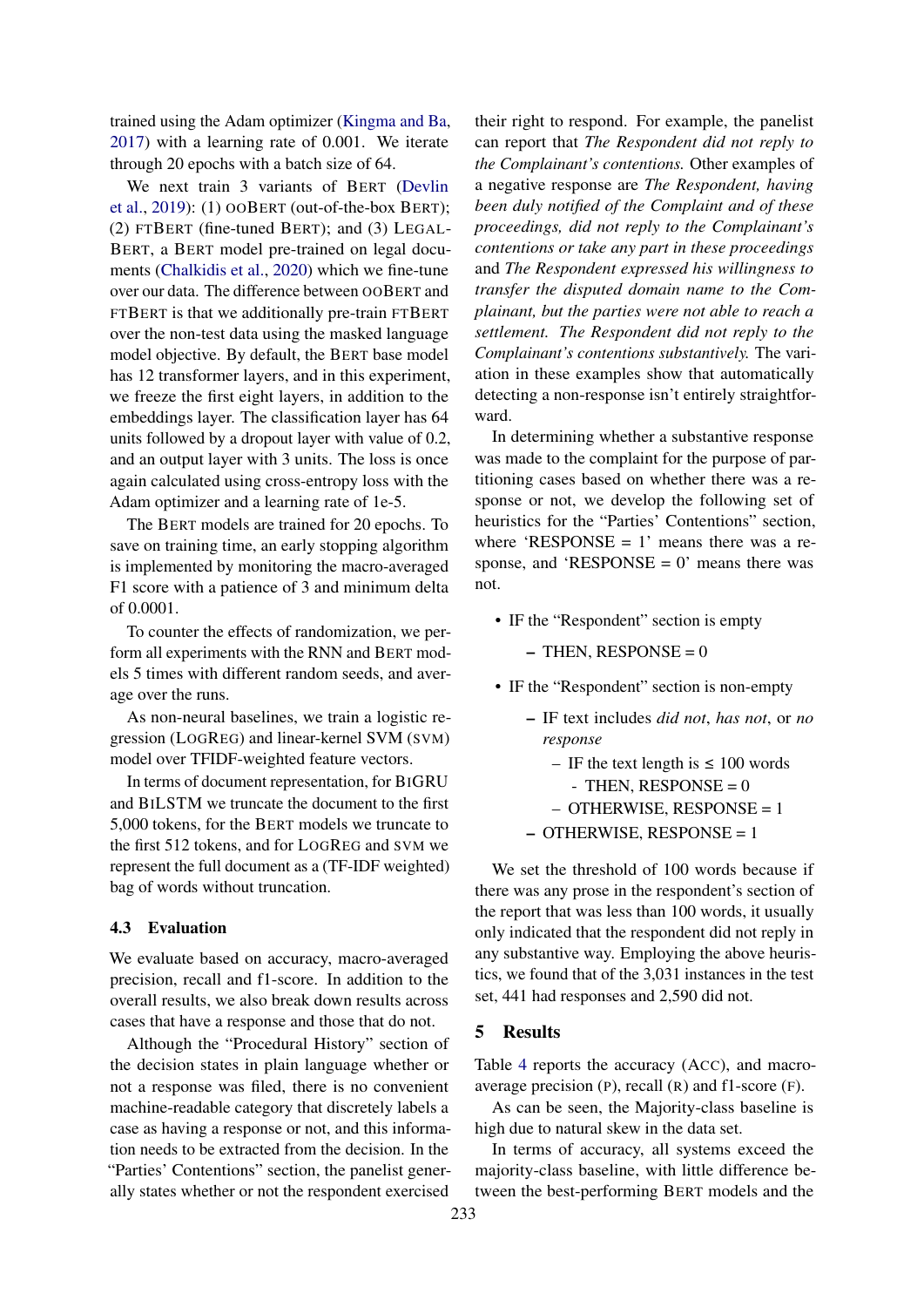<span id="page-6-1"></span>

| MODEL.        | ACC   | MACRO-AVERAGE |       |       |  |
|---------------|-------|---------------|-------|-------|--|
|               |       | P             | R     | F     |  |
| Majority      | 0.940 | 0.470         | 0.500 | 0.484 |  |
| LOGREG        | 0.959 | 0.888         | 0.710 | 0.769 |  |
| <b>SVM</b>    | 0.960 | 0.869         | 0.733 | 0.783 |  |
| <b>BIGRU</b>  | 0.953 | 0.815         | 0.731 | 0.763 |  |
| <b>BILSTM</b> | 0.951 | 0.800         | 0.725 | 0.755 |  |
| OOBERT        | 0.956 | 0.833         | 0.732 | 0.769 |  |
| <b>FTBERT</b> | 0.960 | 0.837         | 0.792 | 0.813 |  |
| LEGAL BERT    | 0.961 | 0.848         | 0.773 | 0.805 |  |

Table 4: Overall results for DNDR

traditional machine learning models (LOGREG and SVM). However, LEGALBERT slightly improves over the other models in terms of raw accuracy. For the macro-average precision, recall, and f1-score, all systems far exceed the baseline, with the overall best-performing model being FTBERT with an f1-score of 0.813 ( $\sigma$  = 0.009), primarily due to the high recall of 0.792. LEGALBERT is a close second with an f1-score of 0.805 ( $\sigma$  = 0.010).

Of all the models, LOGREG performs best in terms of precision with 0.888, but unfortunately its low recall of 0.710 diminishes its overall performance. The RNN models (BIGRU and BILSTM) perform the worst of the trained models, in terms of accuracy, precision, and f1-score, and are omitted for the remainder of the paper.

Although all systems outperform the majorityclass baseline, it is difficult to ascertain the benefit of these systems in terms of real-world utility, and their ability to indeed assist a panelist in their task. If they do not perform substantially above the majority-class baseline, then our systems are not better the simple (and, in practical terms, useless) majority-class baseline heuristic of labeling every case as TRANSFER.

We know from previous analyses that cases in which no response is filed will almost always succeed, as it is almost certain that such cases are straightforward instances of illegitimate cybersquatting. Conversely, where the complaint is not clear-cut, there is more incentive for a respondent to contest it. Thus, we expect that it is only the more difficult cases that have had responses filed.

Table [5](#page-7-0) shows the breakdown of the results split into the two cases of with a response vs. without a response. Looking first at the 'No Response' column, in terms of accuracy all systems are on par with the majority-class baseline. However, LOG-REG far exceeds all the other methods in terms of macro-averaged precision, recall, and f1-score. While this result may at first glance seem surprising, it is important to bear in mind that LOGREG and SVM have a representation of the entire document, where the BERT models only capture the first 512 tokens. As such, there is a tradeoff between the expressiveness of the model (higher for the BERT models) and how holistic the document representation is (better for LOGREG and SVM), which we see play out in these results.

Looking next to the 'Response' column of Table [5,](#page-7-0) we see that the trained models generally perform well above baseline, with all trained models other than OOBERT far exceeding the majority class baseline, and FTBERT and LEGALBERT achieving almost identical precision, recall, and fscore. It is interesting to observe that LEGALBERT has no advantage over FTBERT in this setting, that is extensive pre-trained over legal texts of different types prior to pre-training over the WIPO data, is almost identical to simply pre-training over the WIPO data.

#### <span id="page-6-0"></span>6 Related Work and Discussion

This is the first work to propose predicting judgments of IP cases, in the low-stakes (but technically challenging, as evidenced by the empirical results) setting of World Intellectual Property Organisation domain name resolution cases. While the legal context for this research and resulting data set are novel, we are in no way the first to propose judgment prediction as a task for Legal NLP [\(Kort,](#page-9-7) [1957;](#page-9-7) [Lawlor,](#page-9-8) [1963;](#page-9-8) [Aletras et al.,](#page-8-2) [2016;](#page-8-2) [Zhong et al.,](#page-9-0) [2018a;](#page-9-0) [Chalkidis et al.,](#page-8-3) [2019;](#page-8-3) [Zhong et al.,](#page-9-1) [2020,](#page-9-1) inter alia). Perhaps the most popular judgment-related data set is the Chinese AI and Law challenge data set ("CAIL 2018"), where the task is to predict which of 202 charges the accused is guilty of as a multi-label classification task, based on more than 2.6m criminal cases published by the Supreme People's Court of China in Mandarin Chinese [\(Xiao et al.,](#page-9-9) [2018\)](#page-9-9). The original competition attracted over 200 submitting teams [\(Zhong et al.,](#page-9-10) [2018b\)](#page-9-10), and included two other tasks: (1) law articles: identify criminal law articles that are cited as being relevant to a given case; and (2) sentencing: predict the jail sentence, in months, for the guilty party. The data set has since been used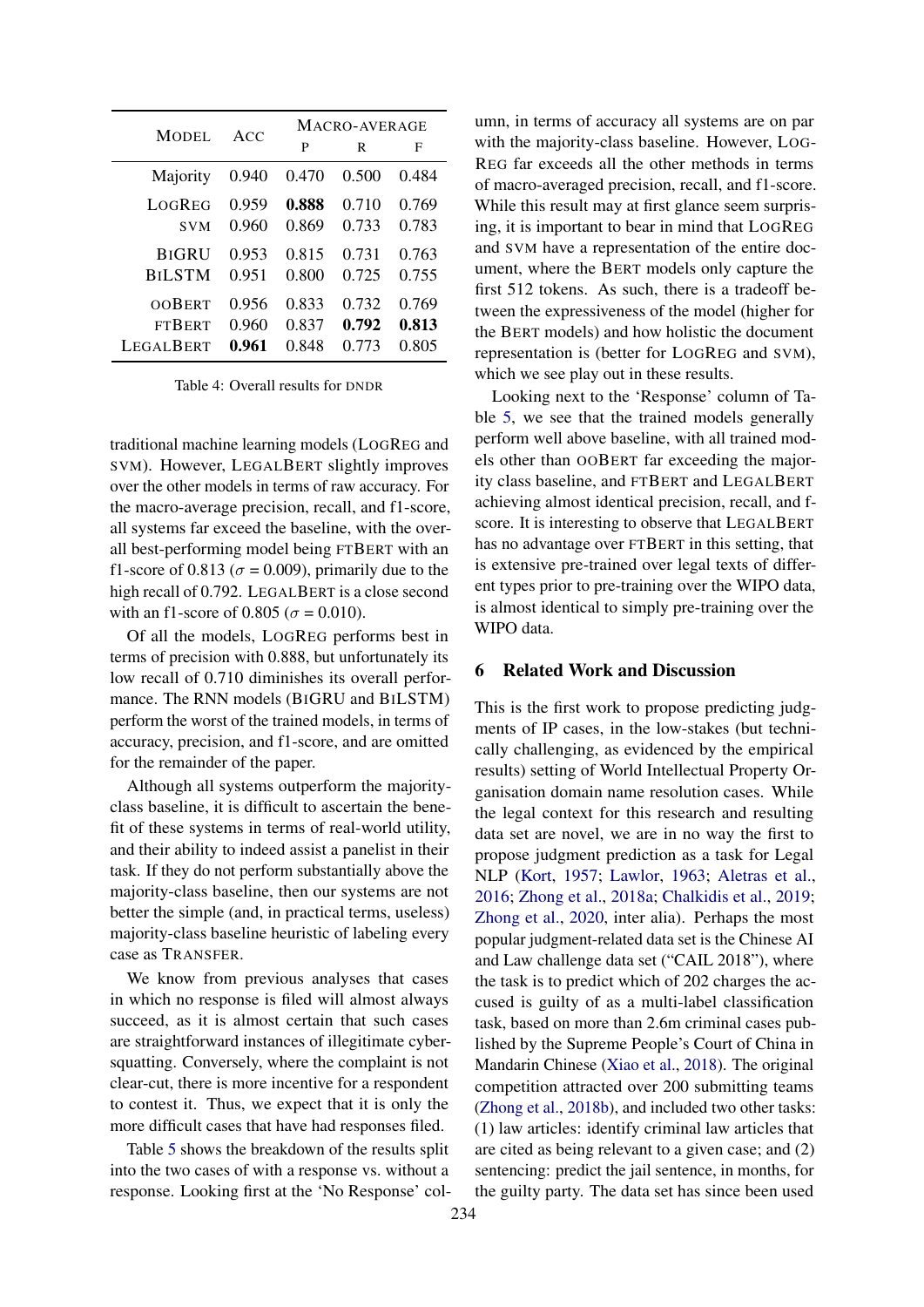<span id="page-7-0"></span>

| MODEL.                                             | <b>RESPONSE</b>         |                         |                         |                         | <b>NO RESPONSE</b>      |                         |                         |                         |
|----------------------------------------------------|-------------------------|-------------------------|-------------------------|-------------------------|-------------------------|-------------------------|-------------------------|-------------------------|
|                                                    | ACC                     | P                       | R                       | F                       | ACC                     | P                       | R                       | F                       |
| Majority                                           | 0.692                   | 0.346                   | 0.500                   | 0.409                   | 0.982                   | 0.491                   | 0.500                   | 0.495                   |
| LOGREG<br><b>SVM</b>                               | 0.828<br>0.828          | 0.827<br>0.820          | 0.753<br>0.759          | 0.775<br>0.779          | 0.982<br>0.982          | 0.888<br>0.759          | 0.710<br>0.584          | 0.769<br>0.625          |
| <b>OOBERT</b><br><b>FTBERT</b><br><b>LEGALBERT</b> | 0.692<br>0.831<br>0.834 | 0.770<br>0.808<br>0.808 | 0.738<br>0.806<br>0.798 | 0.750<br>0.803<br>0.802 | 0.982<br>0.982<br>0.982 | 0.769<br>0.763<br>0.753 | 0.586<br>0.598<br>0.573 | 0.628<br>0.642<br>0.611 |

Table 5: Breakdown of results based on response vs. no response

widely as a benchmark data set for reasoning and legal NLP [\(Yang et al.,](#page-9-11) [2019;](#page-9-11) [Li et al.,](#page-9-12) [2019;](#page-9-12) [Xu](#page-9-13) [et al.,](#page-9-13) [2020;](#page-9-13) [Zhong et al.,](#page-9-1) [2020\)](#page-9-1).

For English, the most popular data set is perhaps that of [Chalkidis et al.](#page-8-3) [\(2019\)](#page-8-3) based on over 11k European Court of Human Rights ("ECtHR") cases, in the form of two tasks: (1) a binary classification task: does the case violate any of the 66 articles and protocols of the ECtHR; and (2) a multi-label classification task: which, if any, of the 66 articles and protocols does a given case violate.<sup>[8](#page-7-1)</sup> Other data sets include a French data set of 126k cases from the French Supreme Court (Sulea et al., [2017\)](#page-9-14), an English data set of 5k cases from the UK Court of Appeal [\(Strickson and De La Iglesia,](#page-9-15) [2020\)](#page-9-15), an English data set of 28k cases from the Supreme Court of the United States [\(Katz et al.,](#page-8-10) [2017\)](#page-8-10), and a German data set of around 6k tax law appeal cases from the German Fiscal Courts [\(Waltl et al.,](#page-9-16) [2017\)](#page-9-16).

While the majority of this work has focused solely on the task of predicting the case judgment, [Chalkidis et al.](#page-8-3) [\(2019\)](#page-8-3) equally focus on using the trained models to analyze the fairness of judicial decisions, and more generally as an analytic tool for enhancing understanding of how judicial decisions are made.

Methodologically speaking, much of the past work has approached judgment prediction using off-the-shelf topic classification methods (e.g. using TF-IDF-weighted bag-of-words document representations with a linear-kernel SVM or naive Bayes model, similar to our LOGREG and SVM), although recently the data sets of [Xiao et al.](#page-9-9) [\(2018\)](#page-9-9) and [Chalkidis et al.](#page-8-3) [\(2019\)](#page-8-3) have equally been used as benchmark data sets to evaluate longer-context pre-trained LMs over (based on the fact that the

average document length tends to be much longer than the standard 512 token limitation of conventional BERT models).

As alluded to in the introduction, [Leins et al.](#page-9-2) [\(2020\)](#page-9-2) recently questioned the appropriateness of data sets such as [Xiao et al.](#page-9-9) [\(2018\)](#page-9-9), on the grounds of issues such as there being only superficial anonymisation of the data (leading to risk of the model learning demographic biases based on names and place mentions), privacy concerns (e.g. LMs fine-tuned on the data would potentially generate outputs containing sensitive information regarding defendants mentioned in the data), the data set being developed without engagement with the relevant legal authorities, and the appropriateness of the criminal domain for the deployment of automatic decision-making tools, given the high personal stakes for defendants. While noting some of the counter-examples to these concerns of [Tsara](#page-9-3)[patsanis and Aletras](#page-9-3) [\(2021\)](#page-9-3) and the need for further debate regarding the ethics of the applications of legal NLP, we return to our earlier claim that legal areas such as domain name disputes are a more appropriate short-term application domain for judgment prediction, in the sense that there are very few personal sensitivities which would have implications on the later life of the individuals represented in the data.

WIPO documents are relatively consistent in formatting and content between cases, similarly to the ECtHR documents, e.g., which follow a rigid format. The WIPO documents are generally more consistent than other legal cases, in which there is a significant issue for NLP techniques, as discussed by [Higgins et al.](#page-8-11) [\(2020\)](#page-8-11).

#### 7 Conclusion

We have introduced a new large-scale data set for legal judgment prediction, derived from domain

<span id="page-7-1"></span><sup>&</sup>lt;sup>8</sup>There is also a third task of case importance regression, on a scale of 1–4, where no explicit judgment prediction is made.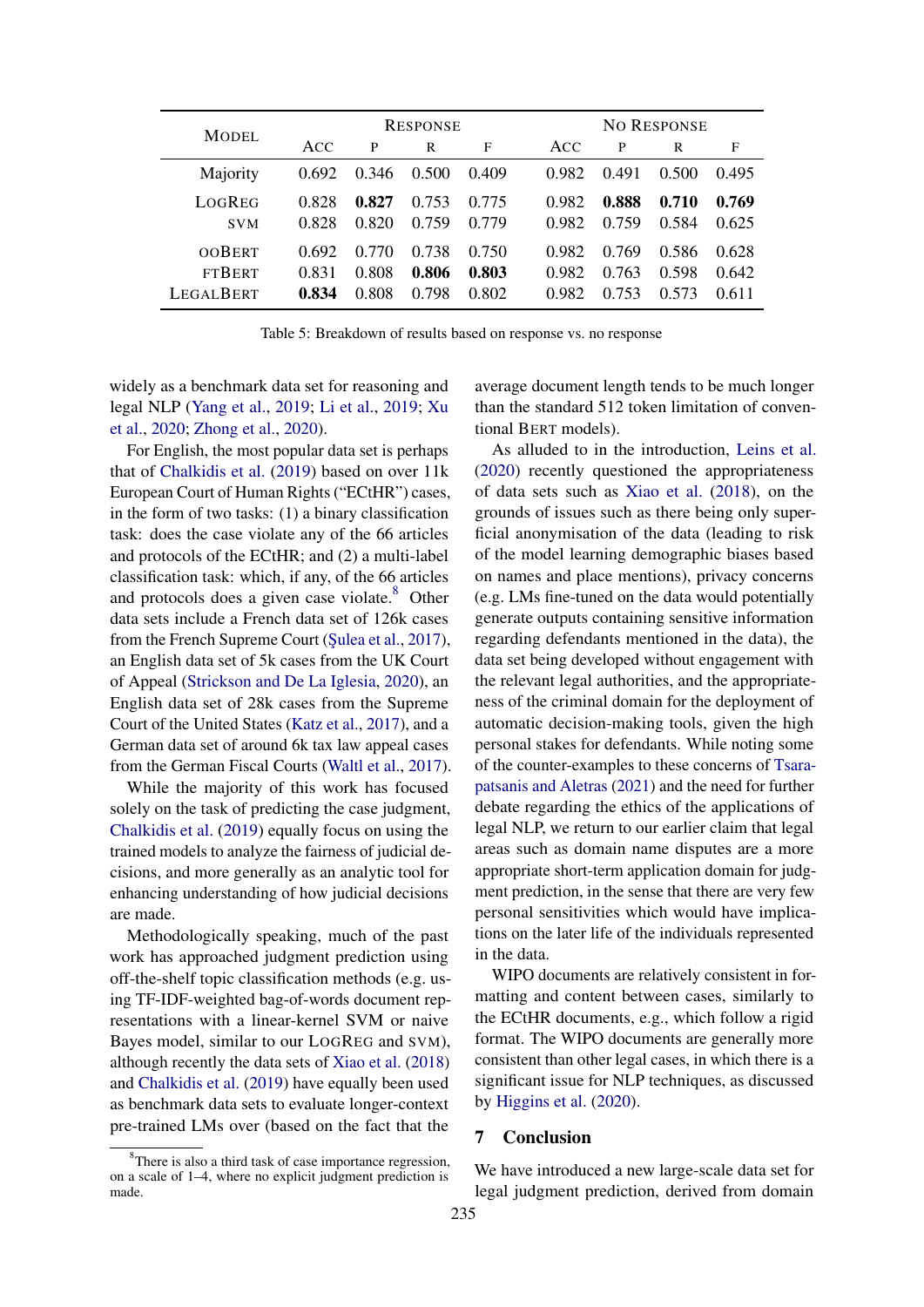name dispute cases from the World Intellectual Property Organisation where a complainant has applied for a domain name to be transferred or cancelled on the grounds of trademark infringement. The data set is released with a data statement as defined by [Bender and Friedman](#page-8-5) [\(2018\)](#page-8-5) in the Appendix.

In the context of binary classification of the complaint being accepted or denied, we provided results for a number of benchmark NLP methods. In terms of macro-averaged f-score (to counter the effects of class imbalance), we showed that BERT with fine-tuning performed the best, including over the subset of cases where a response has been submitted. However, we equally showed that there is considerable room for improvement in the results, and plenty of room for further work on this task.

In terms of future work, we aim to further build on the models presented in this paper, and test their utility as decision support models. Our initial design was to simply experiment with the threshold of the model's output as a means to trade off precision for recall, and rely on the probability score as a proxy for model confidence and a measure of reliability. However, pretrained models such as BERT and LEGALBERT can suffer from severe miscalibration due to over-parameterisation. [\(Desai and](#page-8-12) [Durrett,](#page-8-12) [2020;](#page-8-12) [Kong et al.,](#page-9-17) [2020\)](#page-9-17).

As a first step, we aim to perform model calibration experiments to address the over-confidence issues commonly seen in these fine-tuned models. Further to this step, we will validate the accuracy of these calibrated models by revisiting the errors made by the system and verifying the original judgments by the panelists with a fresh set of legal eyes.

#### **References**

- <span id="page-8-2"></span>Nikolaos Aletras, Dimitrios Tsarapatsanis, Daniel Preotiuc-Pietro, and Vasileios Lampos. 2016. Predicting judicial decisions of the European Court of Human Rights: A natural language processing perspective. *PeerJ Computer Science*, 2:e93.
- <span id="page-8-5"></span>Emily M. Bender and Batya Friedman. 2018. [Data](https://doi.org/10.1162/tacl_a_00041) [statements for natural language processing: Toward](https://doi.org/10.1162/tacl_a_00041) [mitigating system bias and enabling better science.](https://doi.org/10.1162/tacl_a_00041) *Transactions of the Association for Computational Linguistics*, 6:587–604.
- <span id="page-8-3"></span>Ilias Chalkidis, Ion Androutsopoulos, and Nikolaos Aletras. 2019. [Neural legal judgment prediction in](https://doi.org/10.18653/v1/P19-1424) [English.](https://doi.org/10.18653/v1/P19-1424) In *Proceedings of the 57th Annual Meeting of the Association for Computational Linguis-*

*tics*, pages 4317–4323, Florence, Italy. Association for Computational Linguistics.

- <span id="page-8-9"></span>Ilias Chalkidis, Manos Fergadiotis, Prodromos Malakasiotis, Nikolaos Aletras, and Ion Androutsopoulos. 2020. [LEGAL-BERT: The muppets straight out of](https://doi.org/10.18653/v1/2020.findings-emnlp.261) [law school.](https://doi.org/10.18653/v1/2020.findings-emnlp.261) In *Findings of the Association for Computational Linguistics: EMNLP 2020*, pages 2898– 2904, Online. Association for Computational Linguistics.
- <span id="page-8-6"></span>Kyunghyun Cho, Bart van Merriënboer, Dzmitry Bahdanau, and Yoshua Bengio. 2014. On the properties of neural machine translation: Encoder–decoder approaches. In *Proceedings of the Eighth Workshop on Syntax, Semantics and Structure in Statistical Translation (SSST-8)*.
- <span id="page-8-4"></span>Andrew F. Christie. 2002. The ICANN domain-name dispute resolution system as a model for resolving other intellectual property disputes on the internet. *Journal of World Intellectual Property*, 5(1).
- <span id="page-8-1"></span>Andrew F. Christie. 2014. Online dispute resolution — the phenomenon of the UDRP. In Paul Torremans, editor, *Research Handbook on Cross-Border Enforcement of Intellectual Property*, chapter 16. Edward Elgar, Cheltenham, UK.
- <span id="page-8-0"></span>Andrew F. Christie. 2020. WIPO and IP Dispute Resolution. In Sam Ricketson, editor, *The Elgar Companion to the World Intellectual Property Organization*, chapter 14. Edward Elgar, Cheltenham, UK.
- <span id="page-8-12"></span>Shrey Desai and Greg Durrett. 2020. [Calibration of](https://doi.org/10.18653/v1/2020.emnlp-main.21) [pre-trained transformers.](https://doi.org/10.18653/v1/2020.emnlp-main.21) In *Proceedings of the 2020 Conference on Empirical Methods in Natural Language Processing (EMNLP)*, pages 295–302, Online. Association for Computational Linguistics.
- <span id="page-8-8"></span>Jacob Devlin, Ming-Wei Chang, Kenton Lee, and Kristina Toutanova. 2019. BERT: Pre-training of deep bidirectional transformers for language understanding. In *Proceedings of the 2019 Conference of the North American Chapter of the Association for Computational Linguistics: Human Language Technologies, Volume 1 (Long and Short Papers)*, pages 4171–4186.
- <span id="page-8-11"></span>Andrew Higgins, Inbar Levy, and Thibaut Lienart. 2020. The bright but modest potential of algorithms in the courtroom. In Rabeea Assy and Andrew Higgins, editors, *Principles, Procedure, and Justice: Essays in honour of Adrian Zuckerman*, pages 113– 132. Oxford University Press.
- <span id="page-8-7"></span>Sepp Hochreiter and Jürgen Schmidhuber. 1997. Long short-term memory. *Neural Computation*, 9(8):1735–1780.
- <span id="page-8-10"></span>Daniel Martin Katz, Michael J Bommarito, and Josh Blackman. 2017. A general approach for predicting the behavior of the Supreme Court of the United States. *PloS one*, 12(4):e0174698.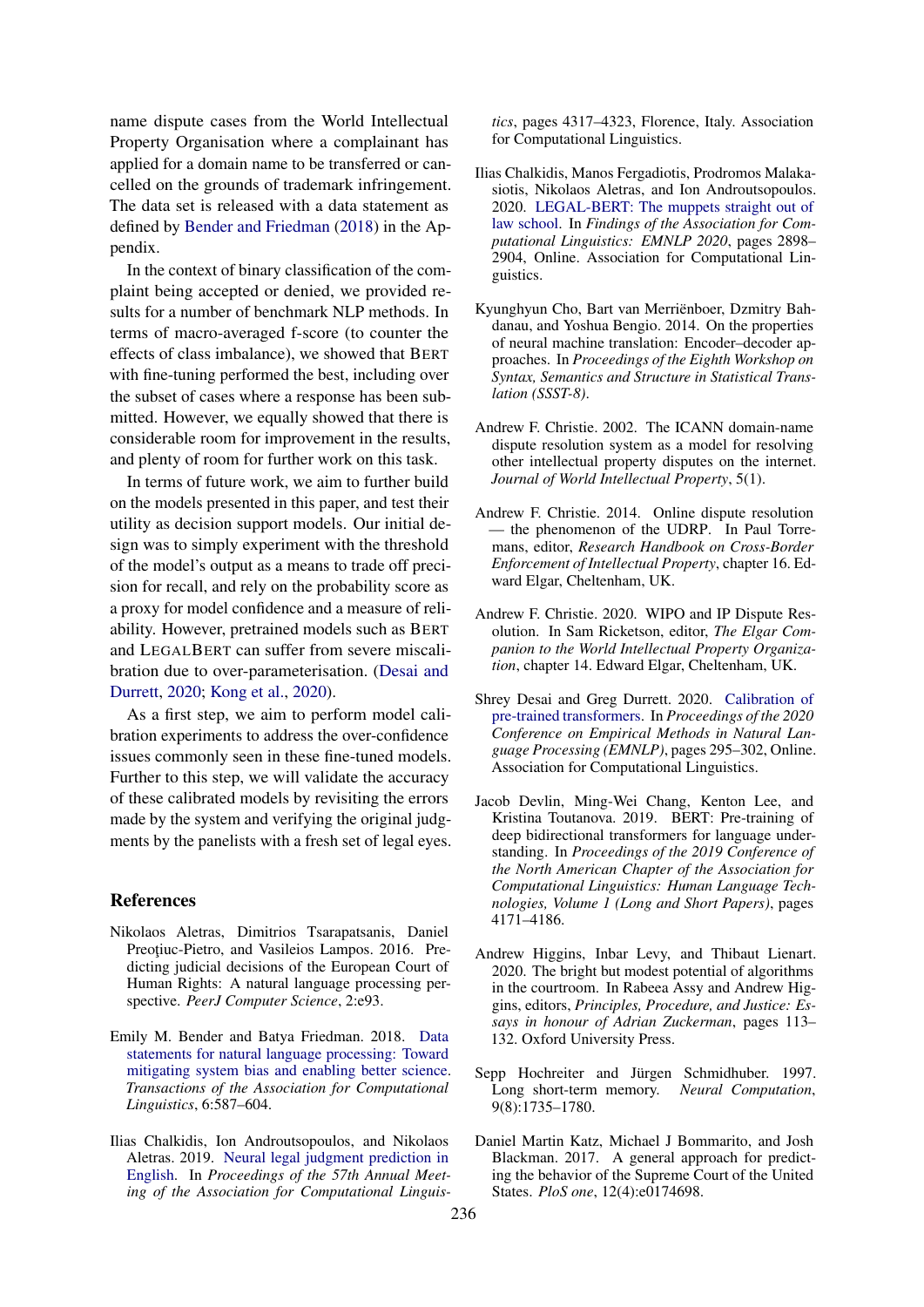- <span id="page-9-6"></span>Diederik P. Kingma and Jimmy Ba. 2017. [Adam: A](http://arxiv.org/abs/1412.6980) [method for stochastic optimization.](http://arxiv.org/abs/1412.6980) arXiv cs.LG 1412.6980.
- <span id="page-9-17"></span>Lingkai Kong, Haoming Jiang, Yuchen Zhuang, Jie Lyu, Tuo Zhao, and Chao Zhang. 2020. [Cali](https://doi.org/10.18653/v1/2020.emnlp-main.102)[brated language model fine-tuning for in- and out-of](https://doi.org/10.18653/v1/2020.emnlp-main.102)[distribution data.](https://doi.org/10.18653/v1/2020.emnlp-main.102) In *Proceedings of the 2020 Conference on Empirical Methods in Natural Language Processing (EMNLP)*, pages 1326–1340, Online. Association for Computational Linguistics.
- <span id="page-9-7"></span>Fred Kort. 1957. [Predicting supreme court decisions](https://doi.org/10.2307/1951767) [mathematically: A quantitative analysis of the "right](https://doi.org/10.2307/1951767) [to counsel" cases.](https://doi.org/10.2307/1951767) *American Political Science Review*, 51(1):1–12.
- <span id="page-9-8"></span>Reed C Lawlor. 1963. What computers can do: Analysis and prediction of judicial decisions. *American Bar Association Journal*, pages 337–344.
- <span id="page-9-2"></span>Kobi Leins, Jey Han Lau, and Timothy Baldwin. 2020. [Give me convenience and give her death: Who](https://doi.org/10.18653/v1/2020.acl-main.261) [should decide what uses of NLP are appropriate, and](https://doi.org/10.18653/v1/2020.acl-main.261) [on what basis?](https://doi.org/10.18653/v1/2020.acl-main.261) In *Proceedings of the 58th Annual Meeting of the Association for Computational Linguistics*, pages 2908–2913, Online. Association for Computational Linguistics.
- <span id="page-9-12"></span>Shang Li, Hongli Zhang, Lin Ye, Xiaoding Guo, and Binxing Fang. 2019. Mann: A multichannel attentive neural network for legal judgment prediction. *IEEE Access*, 7:151144–151155.
- <span id="page-9-4"></span>Marco Lui and Timothy Baldwin. 2012. [langid.py: An](https://aclanthology.org/P12-3005) [off-the-shelf language identification tool.](https://aclanthology.org/P12-3005) In *Proceedings of the ACL 2012 System Demonstrations*, pages 25–30, Jeju Island, Korea. Association for Computational Linguistics.
- <span id="page-9-5"></span>Jeffrey Pennington, Richard Socher, and Christopher Manning. 2014. [GloVe: Global vectors for word](https://doi.org/10.3115/v1/D14-1162) [representation.](https://doi.org/10.3115/v1/D14-1162) In *Proceedings of the 2014 Conference on Empirical Methods in Natural Language Processing (EMNLP)*, pages 1532–1543, Doha, Qatar. Association for Computational Linguistics.
- <span id="page-9-15"></span>Benjamin Strickson and Beatriz De La Iglesia. 2020. Legal judgement prediction for UK courts. In *Proceedings of the 2020 The 3rd International Conference on Information Science and System*, pages 204– 209.
- <span id="page-9-14"></span>Octavia-Maria ¸Sulea, Marcos Zampieri, Mihaela Vela, and Josef van Genabith. 2017. Predicting the law area and decisions of French Supreme Court cases. In *Proceedings of the International Conference Recent Advances in Natural Language Processing, RANLP 2017*, pages 716–722.
- <span id="page-9-3"></span>Dimitrios Tsarapatsanis and Nikolaos Aletras. 2021. On the ethical limits of natural language processing on legal text. In *Findings of the Association for Computational Linguistics: ACL-IJCNLP 2021*, pages 3590–3599, Online.
- <span id="page-9-16"></span>Bernhard Waltl, Georg Bonczek, Elena Scepankova, Jörg Landthaler, and Florian Matthes. 2017. Predicting the outcome of appeal decisions in Germany's tax law. In *International Conference on Electronic Participation*, pages 89–99.
- <span id="page-9-9"></span>Chaojun Xiao, Haoxi Zhong, Zhipeng Guo, Cunchao Tu, Zhiyuan Liu, Maosong Sun, Yansong Feng, Xianpei Han, Zhen Hu, Heng Wang, and Jianfeng Xu. 2018. CAIL2018: A large-scale legal dataset for judgment prediction. *arXiv preprint arXiv:1807.02478*.
- <span id="page-9-13"></span>Nuo Xu, Pinghui Wang, Long Chen, Li Pan, Xiaoyan Wang, and Junzhou Zhao. 2020. Distinguish confusing law articles for legal judgment prediction. In *Proceedings of the 58th Annual Meeting of the Association for Computational Linguistics*, pages 3086– 3095.
- <span id="page-9-11"></span>Wenmian Yang, Weijia Jia, Xiaojie Zhou, and Yutao Luo. 2019. [Legal judgment prediction via multi](https://doi.org/10.24963/ijcai.2019/567)[perspective bi-feedback network.](https://doi.org/10.24963/ijcai.2019/567) In *Proceedings of the Twenty-Eighth International Joint Conference on Artificial Intelligence, IJCAI 2019*, pages 4085– 4091. ijcai.org.
- <span id="page-9-0"></span>Haoxi Zhong, Zhipeng Guo, Cunchao Tu, Chaojun Xiao, Zhiyuan Liu, and Maosong Sun. 2018a. [Le](https://doi.org/10.18653/v1/D18-1390)[gal judgment prediction via topological learning.](https://doi.org/10.18653/v1/D18-1390) In *Proceedings of the 2018 Conference on Empirical Methods in Natural Language Processing*, pages 3540–3549, Brussels, Belgium. Association for Computational Linguistics.
- <span id="page-9-1"></span>Haoxi Zhong, Yuzhong Wang, Cunchao Tu, Tianyang Zhang, Zhiyuan Liu, and Maosong Sun. 2020. Iteratively questioning and answering for interpretable legal judgment prediction. In *Proceedings of the AAAI Conference on Artificial Intelligence*, pages 1250– 1257.
- <span id="page-9-10"></span>Haoxi Zhong, Chaojun Xiao, Zhipeng Guo, Cunchao Tu, Zhiyuan Liu, Maosong Sun, Yansong Feng, Xianpei Han, Zhen Hu, Heng Wang, and Jianfeng Xu. 2018b. Overview of CAIL2018: Legal judgment prediction competition. *ArXiv*, abs/1810.05851.